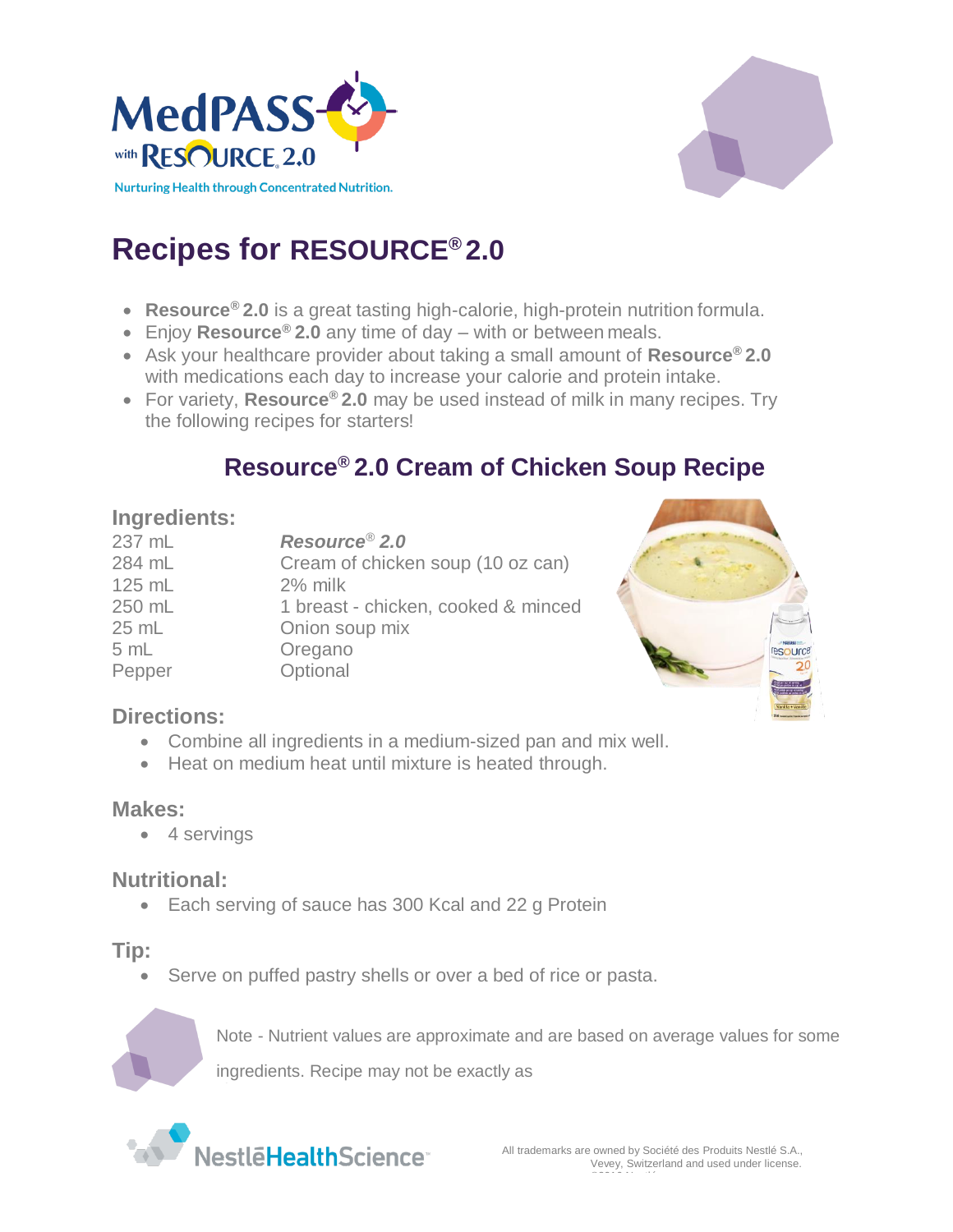



# **Resource® 2.0 Pudding Recipe**

## **Ingredients:**

237 mL *Resource® 2.0***,** chilled 250 mL 2% milk 1 small package Instant pudding powder, any flavour (113 g)

#### **Directions:**

- In a bowl combine all ingredients and mix until smooth.
- Refrigerate until thickened, about one hour.

#### **Makes:**

4 servings (125 mL)

## **Nutritional:**

• Each serving has 255 Kcal and 7.5 g Protein

## **Tip:**

 For a richer, creamier pudding try using another 237 mL Tetra Box of **Resource***®* **2.0** instead of milk. This will provide an extra 80 calories and 3 grams of protein per serving!



Note - Nutrient values are approximate and are based on average values for some ingredients. Recipe may not be exactly as shown.



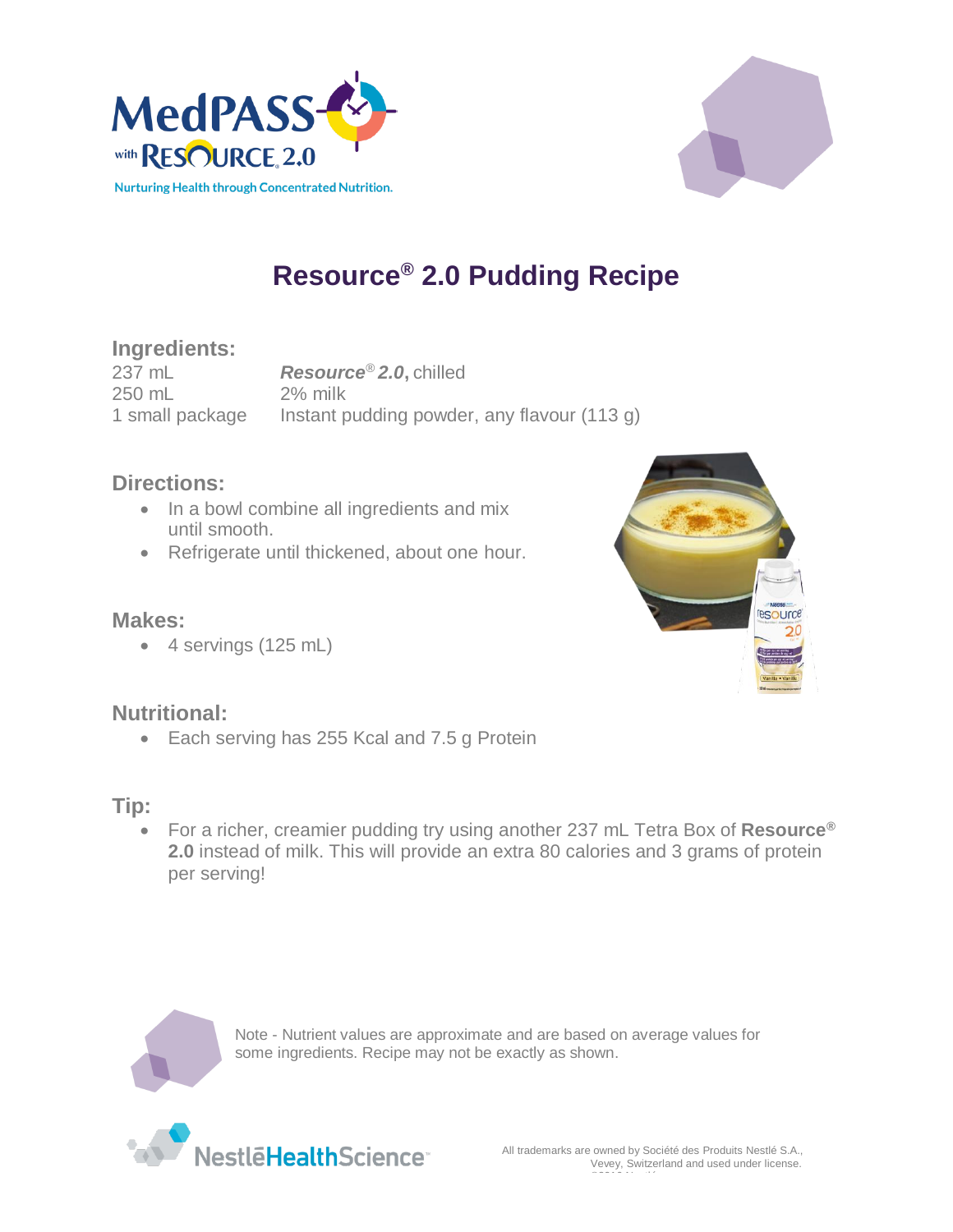



# **Resource® 2.0 Pancakes Recipe**

# **Ingredients**

**:** 200 mL Flour

7 mL Baking powder mL *Resource® 2.0* Egg, slightly beaten mL Vegetable oil mL Vegetable oil (for frying the pancakes)



#### **Directions:**

- Mix flour and baking powder in a large bowl.
- Add **Resource® 2.0**, egg, and oil. Mix well.
- Heat 15 mL oil in frying pan over med-high heat.
- Pour in 50 mL of batter. When edges brown and top is covered with bubbles, flip pancake over.
- Repeat with remaining batter.

#### **Makes:**

3 servings (6-7 pancakes)

## **Nutritional:**

• Each serving has 420 Kcal and 12 g Protein



Note - Nutrient values are approximate and are based on average values for some ingredients. Recipe may not be exactly as shown.